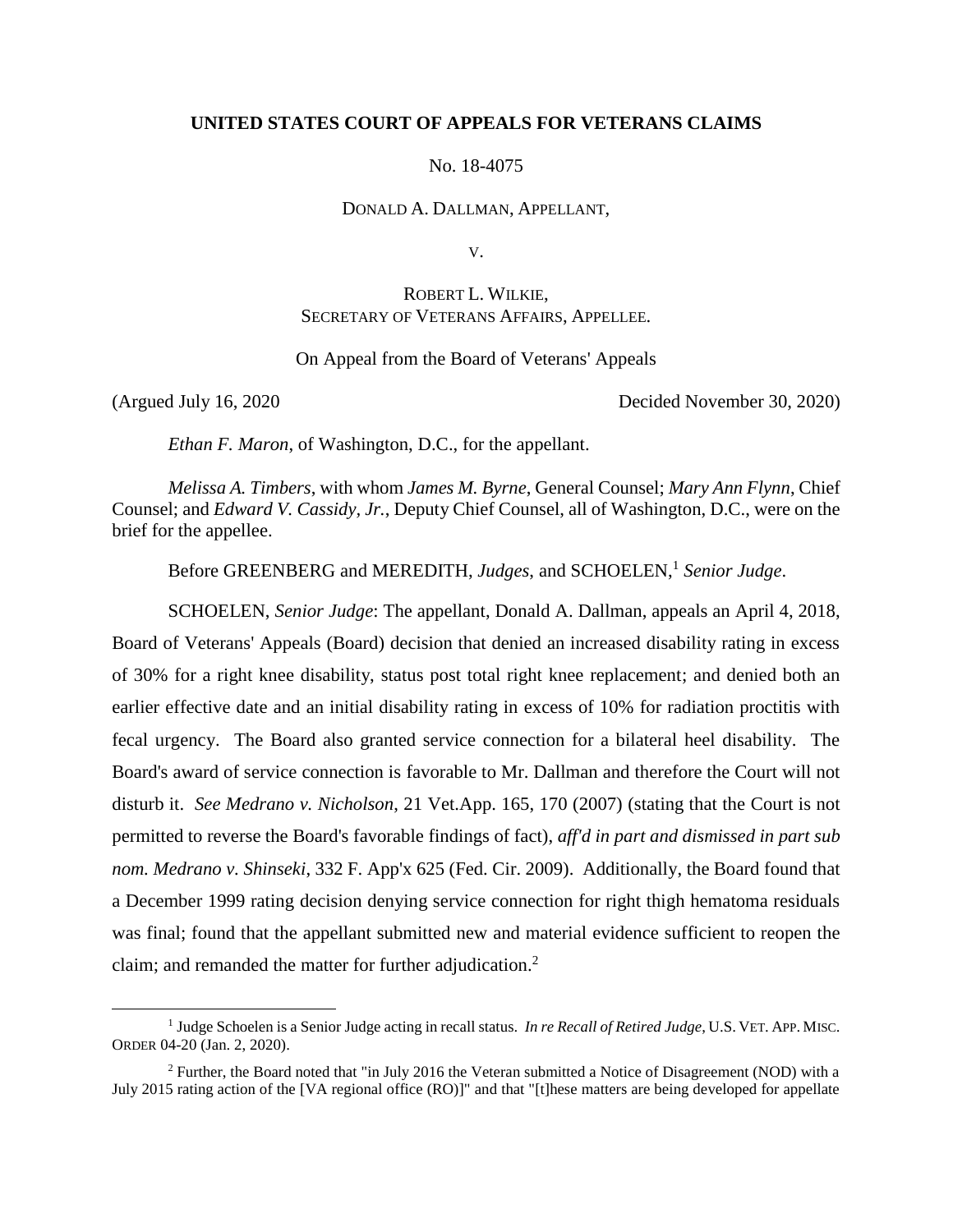On December 13, 2019, the Court issued a memorandum decision dismissing the right thigh hematoma claim for lack of jurisdiction and vacating and remanding the Board decision as to all other issues. On January 3, 2020, Mr. Dallman filed a motion for reconsideration or, in the alternative, for panel review, arguing that the Court had committed legal error in dismissing the right thigh hematoma claim for lack of jurisdiction. Appellant's Motion (Mot.) for Reconsideration at 3. In particular, Mr. Dallman asserted that the finality determination regarding the December 1999 rating decision is a discrete legal issue appealable at this stage of litigation because it could have an adverse effect on the downstream issue of the proper effective date. Appellant's Mot. at 3-4.

The Court withdrew its previous memorandum decision on May 1, 2020, and assigned a panel to determine whether the Board's finality determination is an independently appealable issue. For the following reasons, the Court holds that the Board's finding that the December 1999 rating decision was final does not constitute a final decision, and thus the Court lacks jurisdiction to hear Mr. Dallman's right thigh hematoma residuals argument. As to the denial of a disability rating in excess of 30% for a right knee disability, and the denial of an earlier effective date and an initial disability rating in excess of 10% for radiation proctitis with fecal urgency, the Court will vacate the decision on appeal and remand the matters for further adjudication consistent with this opinion.

# **I. JURISDICTION OVER REMANDED RIGHT THIGH HEMATOMA RESIDUALS CLAIM**

#### A. Procedural History

Mr. Dallman served on active duty in the U.S. Air Force from June 1966 to April 1970. R. at 1364. In June 1982, the RO granted service connection for a right knee disability, and in December 1983, the Board awarded a 10% disability rating. R. at 4542-45, 4613.

The RO, in a December 1999 rating decision, denied Mr. Dallman service connection for an "infected hematoma as secondary to the service[-]connected disability of the right knee." R. at 4315-17. Mr. Dallman submitted a statement in January 2000, which he titled as a "reply and a[n]

consideration, but have not yet been fully adjudicated by the Agency of Original Jurisdiction (AOJ)." Amended Record of Proceedings (R.) at 5. The Board therefore found that it lacked jurisdiction over the matters, and the appellant does not contend on appeal that the Board erred in its jurisdictional determination. Accordingly, the Court will dismiss the matters and not address them further. *See Pederson v. McDonald*, 27 Vet.App. 276, 285 (2015) (en banc) (holding claims not argued on appeal are deemed abandoned and dismissing the matters).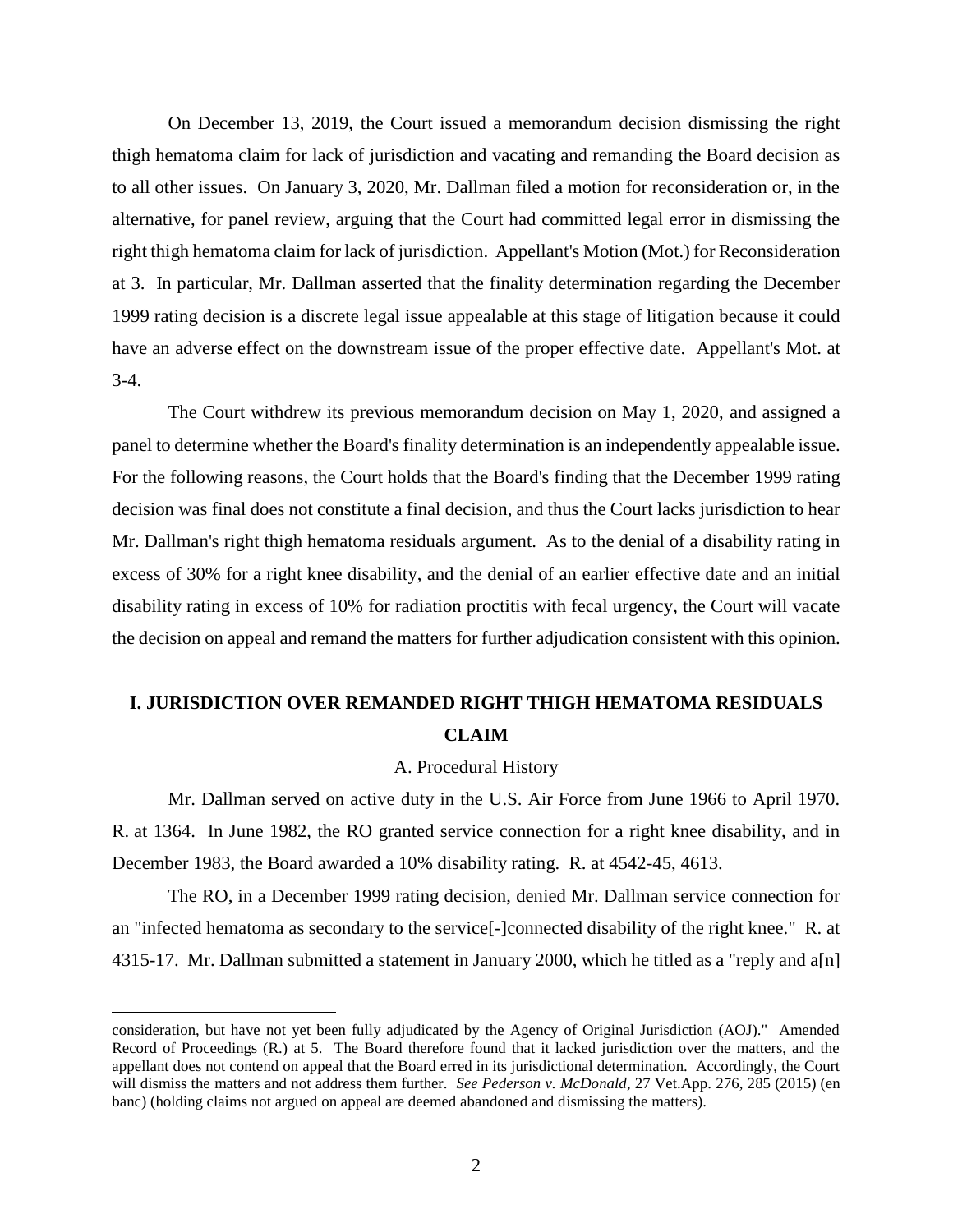appeal" to the December 1999 rating decision. R. at 4311-13. This submission asked VA to "please assure me that my claim is still active and that [it] will be sent to Washington for the appeals Board." R. at 4311-13.

Following a December 2010 request to reopen, in June 2012, VA denied Mr. Dallman service connection for a resolved right thigh hematoma associated with his right knee surgery. R. at 2532-40, 2735.<sup>3</sup> After disagreeing with that decision, he timely filed a Substantive Appeal in October 2013. R. at 1544-47; *see* R. at 1644.

In the decision on appeal, the Board found that the December 1999 rating decision denying Mr. Dallman's claim was final, but that he had submitted new and material evidence dated in December 2001 (in the form of a VA outpatient treatment record) sufficient to reopen that decision. R. at 9-10. Accordingly, the Board remanded the matter for Mr. Dallman to undergo a medical examination to ascertain the current nature and etiology of any right thigh hematoma and for the RO to readjudicate the matter. R. at 29-30. This appeal followed.

#### B. Analysis

The Court has exclusive jurisdiction to review decisions of the Board. 38 U.S.C. § 7252(a). Under 38 U.S.C. § 7266(a), for a claimant to obtain review of a Board decision by this Court, that decision must be final. *See In re Quigley*, 1 Vet.App. 1, 1 (1990). A Board remand is not a final decision within the meaning of 38 U.S.C. § 7252(a). *See Kirkpatrick v. Nicholson*, 417 F.3d 1361, 1365 (Fed. Cir. 2005).

To provide some context for the parties' arguments, the Court notes that, pursuant to 38 U.S.C. § 5108, "[i]f new and material evidence is presented or secured with respect to a claim which has been disallowed, the Secretary shall reopen the claim and review the former disposition of the claim." 38 U.S.C. § 5108 (2018). To satisfy this requirement, the evidence "must be both new and material." *Smith v. West*, 12 Vet.App. 312, 314 (1999) (emphasis omitted). Further, under the applicable version of 38 U.S.C. § 5110(a), which governs the assignment of effective dates for awards of benefits,

<sup>&</sup>lt;sup>3</sup> The Court notes that, in the June 2012 decision, the RO did not address whether new and material evidence had been submitted to reopen the previously disallowed claim for an infected hematoma secondary to the serviceconnected right knee disability. *See* R. at 2532-40. However, the Board is required to make that jurisdictional determination de novo and did so in the April 2018 decision on appeal. R. at 9-11; *see Woehlaert v. Nicholson*, 21 Vet.App. 456, 460 (2007) (describing the "jurisdictional nature of the new and material evidence requirement" and holding that "the Board [has] to decide whether new and material evidence [has] been presented, regardless of the RO's prior decision or subsequent actions").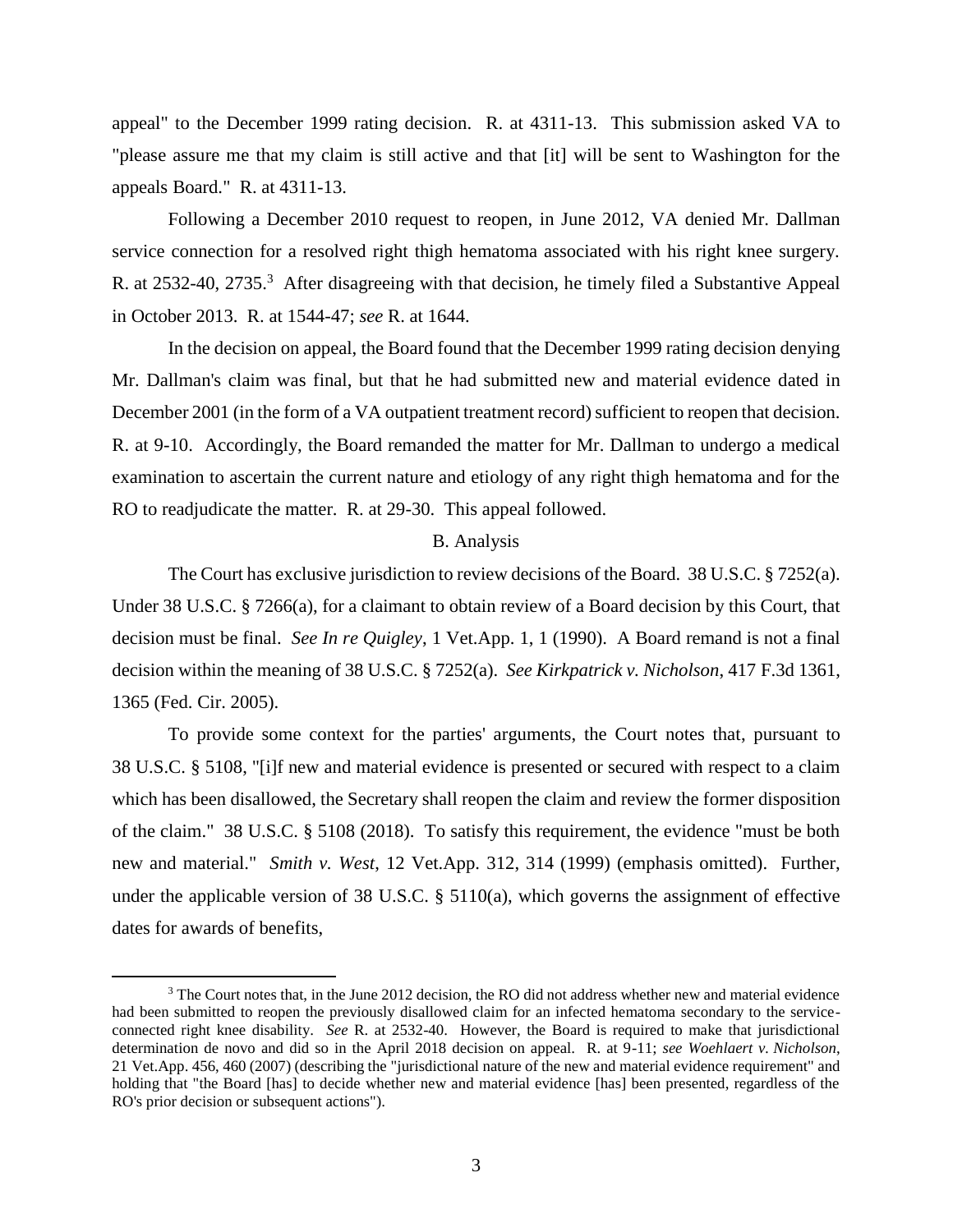the effective date of an award based on an original claim, a claim reopened after final adjudication, or a claim for increase, of compensation, dependency and indemnity compensation, or pension, shall be fixed in accordance with the facts found, but shall not be earlier than the date of receipt of application therefor.

38 U.S.C. § 5110(a) (2018). VA's implementing regulation similarly provides that the effective date generally will be the date of receipt of the claim or the date entitlement arose, whichever is later. 38 C.F.R. § 3.400 (2018).<sup>4</sup>

Mr. Dallman asserts that the Board erred in finding that the December 1999 rating decision denying service connection for right thigh hematoma residuals was final, contending that he submitted a January 2000 "reply and an appeal" that constituted an informal NOD. Appellant's Brief (Br.) at 14 (citing R. at 4311-12, 4315-17). He further asserts that the Board's finality determination is an independently appealable issue over which the Court has jurisdiction. Appellant's Mot. at 3-4 ("[*B*]*oth* 'claims for reopening' and the underlying claim of entitlement to service connection are entitled to 'one review on appeal to the Secretary,' and the Board produces final decisions on both matters." (quoting *Hickson v. Shinseki*, 23 Vet.App. 394, 399-400 (2010))). Fundamentally, Mr. Dallman contends that "[t]he Board's erroneous determination that the December 1999 rating decision became final would preclude entitlement to an effective date for service connection earlier than the date of the subsequent claim for reopening." Appellant's Br. at 14 (emphasis omitted). The Secretary counters that the Court does not have jurisdiction to hear Mr. Dallman's argument because he attempts to prematurely raise an argument as to the effective date of the award of service connection for right thigh hematoma, which was not awarded until after the decision on appeal. Secretary's Br. at 17.

Mr. Dallman's assertion as to the purportedly preclusive nature of the Board's finality determination is unsupported by relevant caselaw. In *Myers v. Principi*, the Board found final a 1958 denial of service connection for a back condition, reopened that claim (via the appellant's

<sup>4</sup> Effective February 19, 2019, Congress amended section 5108 and portions of section 5110 of title 38 of the U.S. Code, and VA amended portions of 38 C.F.R. § 3.400, to comply with the appeals processing changes mandated by the Veterans Appeals Improvement and Modernization Act of 2017, Pub. L. No. 115-55, 131 Stat. 1105 (Aug. 23, 2017). *See* Pub. L. No. 115-55, § 2(x), 131 Stat. at 1115 (providing the effective date of statutory amendments); VA Claims and Appeals Modernization, 84 Fed. Reg. 138, 170 (Jan. 18, 2019) (final rule); VA Claims and Appeals Modernization, 84 Fed. Reg. 2449, 2449 (Feb. 7, 2019) (notification of effective date for regulatory amendments). However, the regulatory changes apply only to claims in which an initial decision is issued after February 19, 2019, unless a "legacy" claimant elects to use the modernized review system. 84 Fed. Reg. at 177. There is no assertion that the new statutes or rule should apply here.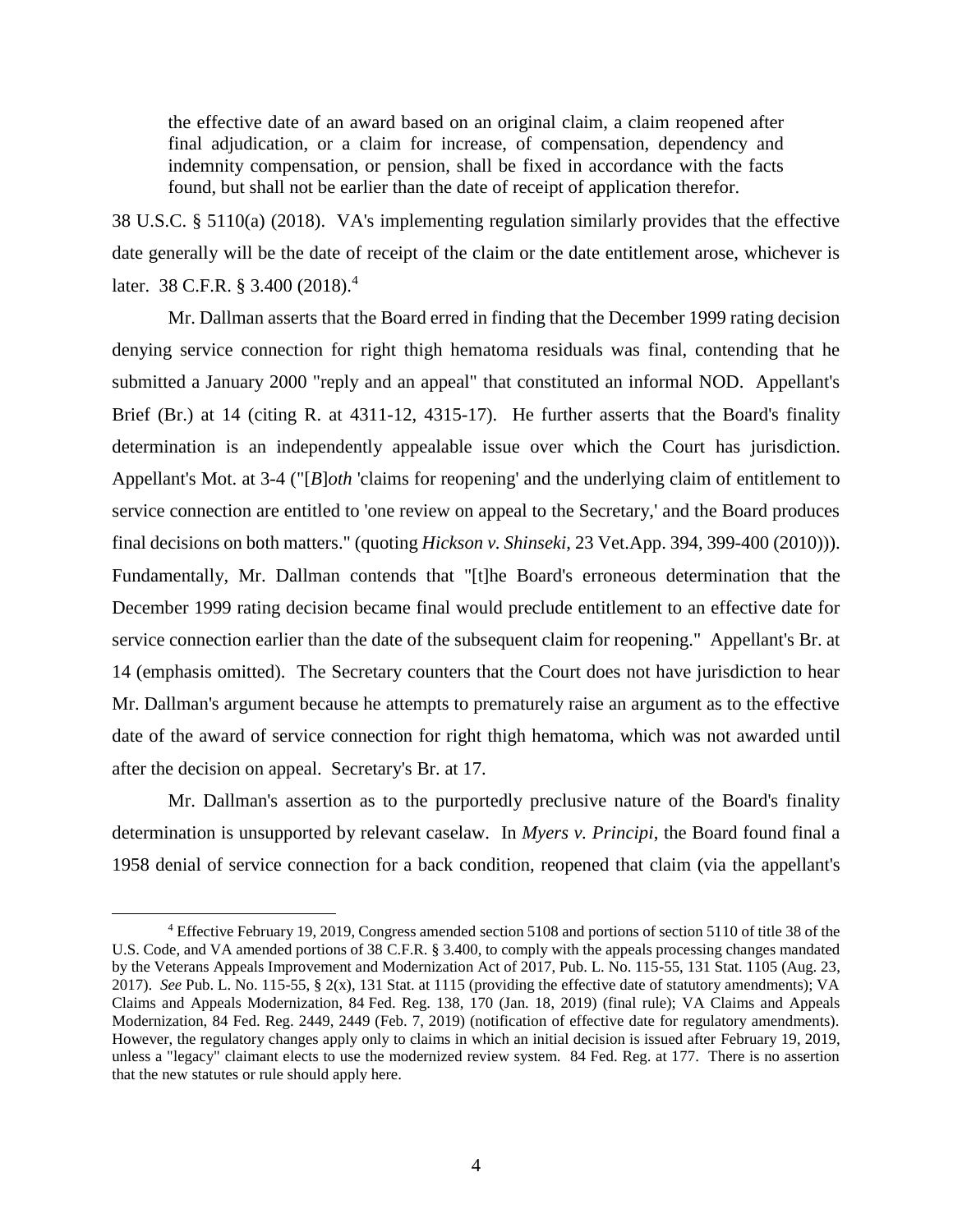1994 request to "reopen"), and remanded the reopened claim for adjudication of the service connection issue. 16 Vet.App. 228, 229-30 (2002). Upon remand, the RO granted service connection, and on appeal, the appellant challenged the effective date, asserting that VA had failed to address a purported NOD he had filed in April 1959. *Id.* at 230. This Court agreed with the appellant, holding that the April 1959 filing was an NOD that VA had failed to address, and because "the RO never took further action in response to that [application for review]" and the appellant did not "receive a . . . [Board] decision regarding his claim," the 1958 claim was still open when he was awarded service connection. *Id.* at 232, 235-36. Thus, the Court concluded that the "original service-connection claim [was] part of the current claim stream" when service connection was awarded and remanded the matter for "the Board to assign an appropriate effective date." *Id.* at 236.

*Myers* clearly stands for the proposition that, to the extent that the Board's finding of finality regarding a prior rating decision – in the context of addressing whether a claim should be reopened – could affect a veteran's effective date, the issue *can* be adjudicated at a later date after service connection is granted. The only question left, therefore, is whether the Court *could* address the issue now, or if review is solely appropriate downstream during effective-date litigation.

*Acosta v. Principi*, 18 Vet.App. 53 (2004), not cited by either party, counsels this Court that once the Board reopens a claim and remands it for adjudication of service connection on the merits, the finality issue may only be litigated downstream. In *Acosta*, a January 1998 Board decision found final a March 1983 rating decision that denied service connection for a psychiatric condition. 18 Vet.App. at 56. It granted a February 1995 request to reopen, based on the submission of new and material evidence after the 1983 decision, and remanded the matter for further adjudication. *Id.* at 56. In October 1998, the RO awarded service connection and assigned an effective date of February 1995. *Id.* The appellant filed an NOD in November 1998 contesting the effective date, arguing that he had continuously pursued his appeal since 1983. *Id.* On appeal, Mr. Acosta asserted that a document he filed in June 1984 should have been treated as a request for an extension of time to file a Substantive Appeal, but was never acknowledged or adjudicated, and thus his original claim remained pending. *Id.* at 56-57. The Board in 2001 denied Mr. Acosta an earlier effective date, finding that "the issue of timeliness or adequacy of [a] [S]ubstantive [A]ppeal following the March 1983 RO denial of service connection for psychiatric disability [was] *not* now before the Board," because the January 1998 Board decision had already found that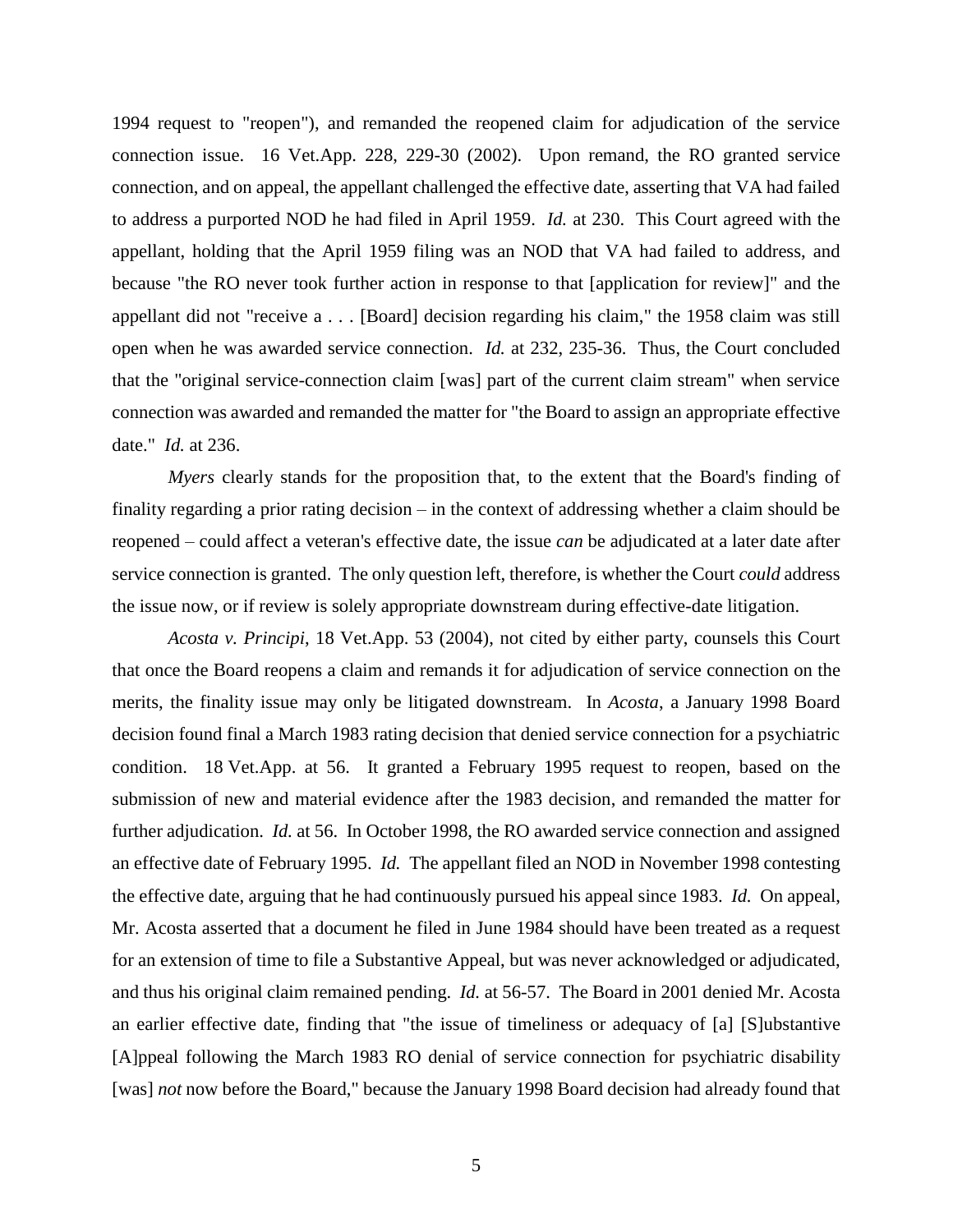Mr. Acosta had not appealed the 1983 RO decision. *Id.* at 57 (citations omitted) (emphasis in original). On appeal to the Court, the Secretary argued that the Board's January 1998 finality determination regarding the March 1983 rating decision controlled and that because Mr. Acosta had not appealed the 1998 decision instead of the 2001 decision, the Court could not revisit the issue. *Id.* at 59. The Court disagreed and vacated the 2001 Board decision on appeal, stating:

In *Breeden v. Principi*, 17 Vet.App. 475 (2004), the Court held that the Board's remand of the veteran's claim to the RO was not an adverse final decision over which the Court had jurisdiction. *See also* 38 C.F.R. § 20.1100(b). Similarly, in this case the Board's remand in January 1998 of Mr. Acosta's claim *did not constitute a final decision* of his earlier claim because further development of the claim could affect the decision on the award's effective date. Furthermore, at the time of the remand, Mr. Acosta had not been awarded service connection. Thus, no effective[-]date determination was required. *Only after he was awarded service connection and assigned an effective date, and those decisions had been reviewed finally by the Board, could he appeal to this Court concerning the effective date or rating assigned*. *See Matthews v. Principi*, 15 Vet.App. 138, 139 (2001) (dismissing for lack of jurisdiction because no final Board decision had been made).

*Acosta*, 18 Vet.App. at 59 (emphasis added).

 $\overline{a}$ 

*Acosta*, therefore, stands for the proposition that this Court cannot consider an appellant's contentions regarding the Board's finality determination after reopening, but prior to the award of service connection, because that finality decision, along with the decision to reopen and remand a matter, does not constitute a final Board decision as to his service-connection claim or the effective date of an award. Here, just as in *Acosta*, Mr. Dallman asserts that there is a previously submitted document that has the effect of keeping open his original service-connection claim, and thus entitles him to an earlier effective date. This may be so. But it is for the RO or Board to adjudicate after service connection has been granted. This Court cannot assert jurisdiction over the matter where there is no final decision on the service-connection claim.<sup>5</sup> See Maggitt v. West, 202 F.3d

<sup>5</sup> Nothing in this decision should be read as precluding a veteran from asserting before the RO that there is a pending, unadjudicated matter. If a veteran believes he or she submitted a document such as an NOD that VA failed to address, the veteran is not barred from arguing that point before the RO in the first instance. *DiCarlo v. Nicholson*, 20 Vet.App. 52, 56-57 (2006) ("[A] claim may remain in an unadjudicated state due to the failure of the Secretary to process it. In such instances, the appropriate procedure for a claimant to press a claim believed to be unadjudicated (and for which there is no final decision that arguably failed to consider the claim) is to pursue a resolution of the original claim."), *aff'd sub nom. Dicarlo v. Peake*, 280 F. App'x 988 (Fed. Cir. 2008). Rather, we simply conclude that, whenever the Board has deemed a rating decision final and reopened and remanded the matter, arguments regarding effective date – which include arguments as to the finality issue – are not appropriate for judicial review until after the effective date is assigned, and that element of the claim is the subject of a final Board decision. *See, e.g.*, *Grantham v. Brown*, 114 F.3d 1156, 1158 (Fed. Cir. 1997) (stating that the "first decision regarding a claim for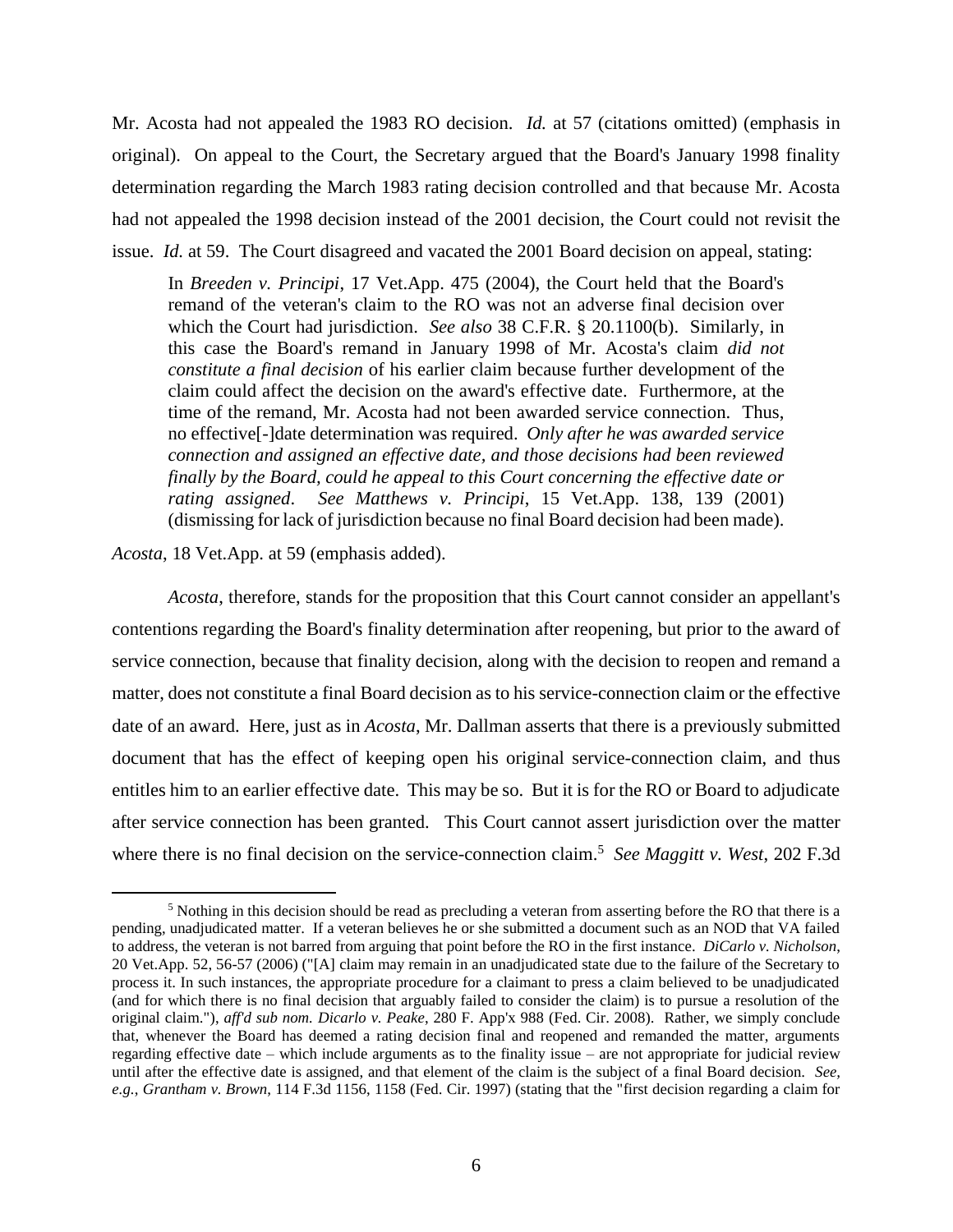1370, 1376 (Fed. Cir. 2000) ("A 'decision' of the Board, for purposes of [this Court's] jurisdiction under [38 U.S.C. § 7252], is the decision with respect to the benefit sought by the veteran  $\dots$ ."); *Ledford v. West*, 136 F.3d 776, 779 (Fed. Cir. 1998) (holding that this Court's "jurisdiction is premised on and defined by the Board's decision concerning the matter being appealed"); *Jarrell v. Nicholson*, 20 Vet.App. 326, 330-32 (2006) (en banc). Further, "[t]he concept of res judicata requires that there be only one valid decision on any adjudicated issue or claim," *DiCarlo*, 20 Vet.App. at 55, and therefore it would be inappropriate to permit litigation on the finality issue at the service-connection stage *and* the earlier-effective-date stage.

Simply put, we find no legal basis for Mr. Dallman's argument that he will be precluded from an earlier effective date for his service-connected disability if he is not allowed to adjudicate the Board's finality determination now. To the contrary, the Board's threshold finality determination has no preclusive effect on potential effective dates during the downstream earliereffective-date litigation.<sup>6</sup> Accordingly, because the Board's finality determination is not a final Board decision as to the ultimate issue of service connection, and thus not a final decision within the meaning of sections 7252(a) and 7266, the Court will dismiss the issue for lack of jurisdiction.<sup>7</sup>

benefits might not resolve, or even address, all necessary elements of the application for benefits" and holding that an NOD appealing "the logically up-stream element of service-connectedness" from an initial RO decision "[cannot] concern the logically down-stream element of compensation level").

 $6$  Mr. Dallman and the Secretary both note that, subsequent to the Board remand, the RO issued a January 2019 decision granting service connection for the right thigh hematoma residuals. Appellant's Br. at 15; Secretary's Br. at 17 n.1. The Secretary further addresses Mr. Dallman's attachment of the RO's January 2019 decision as an appendix to his principal brief and asks this Court to "strike the exhibit from its calculus" because it would be inappropriate for us to consider records not before the Board. Secretary's Br. at 17 n.1. To the extent that the Secretary asks this Court to literally strike the appendix from the appellant's principal brief, we note that a motion cannot be contained within a party's brief. *See* U.S. VET. APP. R. 27. However, we agree with the Secretary that this attachment was inappropriate, and have not considered it in resolving the legal questions before the Court. *See* 38 U.S.C. § 7252(b) ("Review in the Court shall be on the record of proceedings before the Secretary and the Board."); *see also Murillo v. Brown*, 8 Vet.App. 278, 280 (1995) (per curiam order) ("For the Court to base its review on documents not included in the Board's calculus at the time it rendered its decision would render the Court a fact finder de novo, exceeding its authority under the statutory scheme which establishes the Court as an appellate body.").

<sup>&</sup>lt;sup>7</sup> As a final matter, even if the Court could address the finality of a prior rating decision in this context, the Court's determination on the matter would amount to nothing more than an improper advisory opinion unless and until entitlement to benefits is granted. *Cf. Ingram v. Nicholson*, 21 Vet.App. 232, 254 (2007) (per curiam) ("[D]eciding whether or not a claim was reasonably raised below on the possibility that it might be relevant to a future effectivedate determination amounts to nothing more than an advisory opinion.").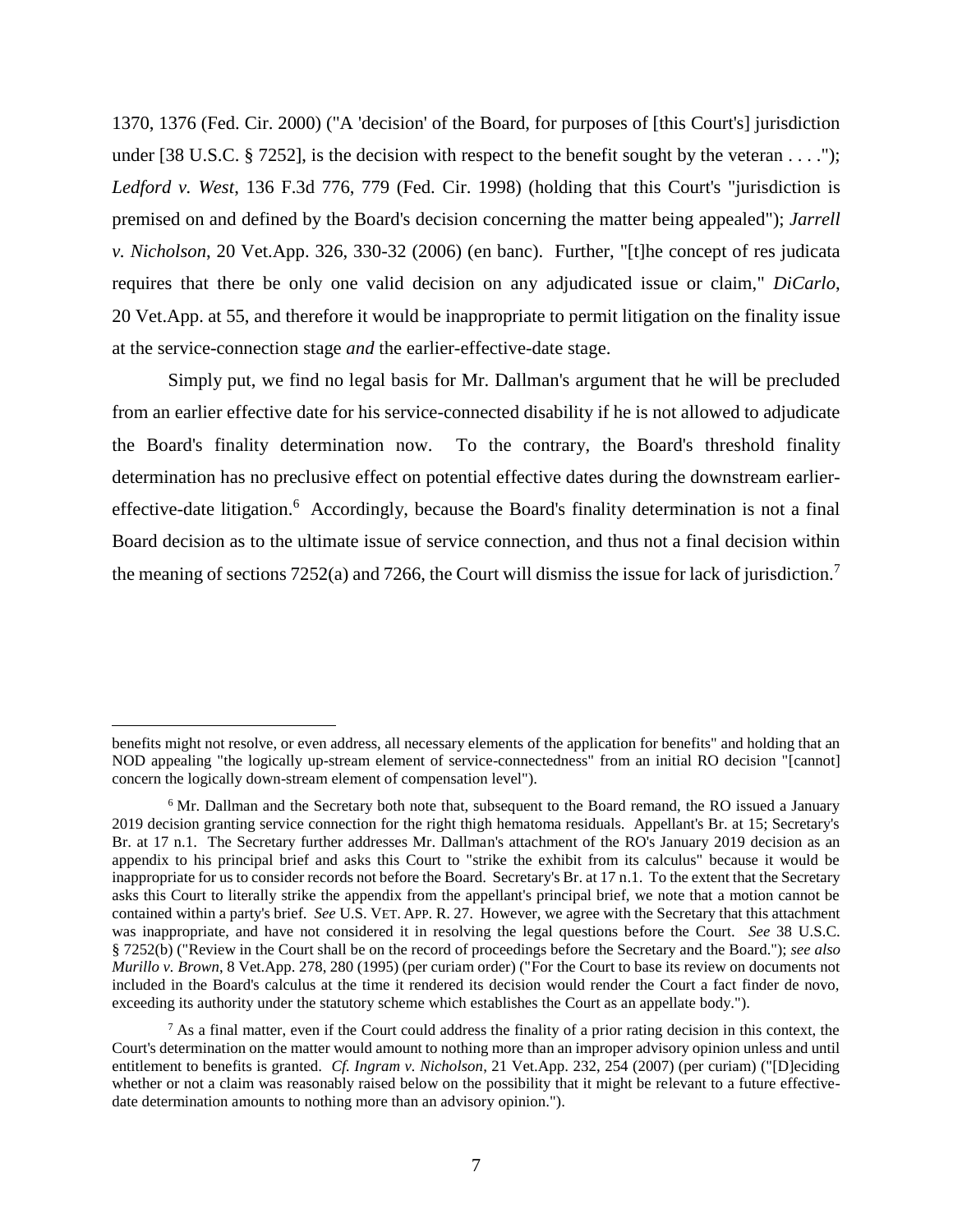### **II. REMAINING ISSUES ON APPEAL**

The legal underpinnings of the remaining issues on appeal are not disputed, and the Secretary conceded at oral argument that he does not dispute any of the holdings in the Court's revoked memorandum decision as to these remaining issues. Oral Argument (OA) at 30:30-30:52, http://www.uscourts.cavc.gov/oral\_arguments\_audio.php. Therefore, for the reasons set forth below, the Court will vacate the Board decision as to all remaining issues on appeal and will remand the matters for further adjudication.

A. Failure to Discuss Rating by Analogy to Diagnostic Code 7332 for Radiation Proctitis *1. Procedural History*

In December 2003, the RO granted service connection for prostate cancer, effective September 2003. R. at 3863-69. Over the years, the RO also granted service connection for residuals of Mr. Dallman's prostate cancer, including radiation proctitis with fecal urgency, gastroesophageal reflux disease with Barrett's esophagus, erectile dysfunction, and presumed embolization/migration of a brachytherapy seed to the left lower lung. R. at 105-06.

Meanwhile, Mr. Dallman filed an increased rating claim in October 2009 for his prostate cancer residuals. R. at 3069-86. During a May 2010 VA examination, the examiner first diagnosed Mr. Dallman with radiation proctitis and reported that Mr. Dallman's radiation proctitis had "more than likely" produced fecal incontinence. R. at 2491-93.

In August 2014, VA granted Mr. Dallman service connection for radiation proctitis, effective May 2010, and rated him by analogy under Diagnostic Code (DC) 7399-7319 for irritable colon syndrome. R. at 1383-87, 1426-31. In August 2015, Mr. Dallman appealed, arguing for an increased disability rating as well as an earlier effective date of May 2009. He also asserted that VA chose the incorrect DC and that he should instead be rated by analogy under DC 7332. R. at 1039-40. In July 2016, he asserted in part that he was entitled to a 60% disability rating under DC 7332. R. at 358-61.

The Board decision on appeal in relevant part did not discuss Mr. Dallman's argument that he is entitled to a 60% disability rating for his radiation proctitis under DC 7332.

# *2. Analysis*

The Board is required to consider all theories of entitlement to VA benefits that are either raised by the claimant or reasonably raised by the record, *Schroeder v. West*, 212 F.3d 1265, 1271 (Fed. Cir. 2000); *Robinson v. Peake*, 21 Vet.App. 545, 553 (2008), *aff'd sub nom. Robinson*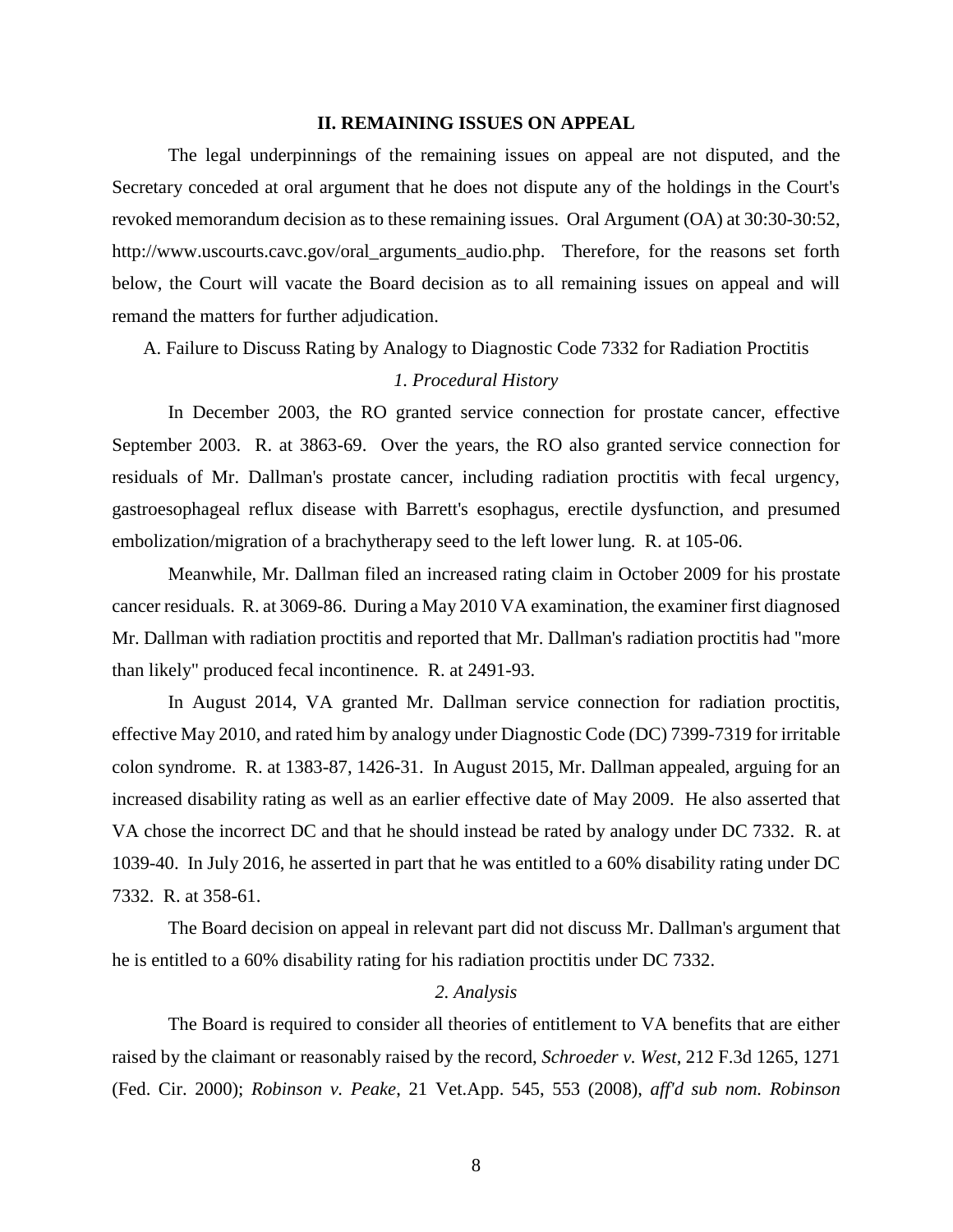*v. Shinseki*, 557 F.3d 1355 (Fed. Cir. 2009), and the Court has jurisdiction to review whether the Board erred in failing to consider such issues, *Barringer v. Peake*, 22 Vet.App. 242, 244 (2008). Indeed, before making a decision, the Board must adjudicate all issues reasonably raised by a liberal reading of all documents and oral testimony in the record. *Brannon v. West*, 12 Vet.App. 32, 34 (1998). As always, the Board must provide a statement of the reasons or bases for its determination, adequate to enable an appellant to understand the precise basis for its decision, as well as to facilitate review in this Court. 38 U.S.C. § 7104(d)(1); *see Allday v. Brown*, 7 Vet.App. 517, 527 (1995); *Gilbert v. Derwinski*, 1 Vet.App. 49, 57 (1990). To comply with this requirement, the Board must analyze the credibility and probative value of the evidence, account for the evidence it finds persuasive or unpersuasive, and provide the reasons for its rejection of any material evidence favorable to the claimant. *Caluza v. Brown*, 7 Vet.App. 498, 506 (1995), *aff'd per curiam*, 78 F.3d 604 (Fed. Cir. 1996) (table).

Preliminarily, the appellant's principal brief notes his assertions in July 2016 that he is entitled to a 60% disability rating for his radiation proctitis under DC 7332 and argues that the Board erroneously declined to assess this theory of entitlement in the decision on appeal. Appellant's Br. at 8-9. The Secretary concedes that remand is appropriate for the Board to discuss the issue in the first instance. Secretary's Br. at 16. Because the Board must address all theories of entitlement raised by the appellant, and because it failed to do so in this instance, the Court agrees with the parties and will remand the matter for the Board to address the matter in the first instance. *Robinson*, 21 Vet.App. at 553; *see Brannon*, 12 Vet.App. at 34.

B. Earlier Effective Date for Radiation Proctitis

As noted above, 38 U.S.C. § 5110 governs the assignment of effective dates for awards of benefits:

[T]he effective date of an award based on an original claim, a claim reopened after final adjudication, or a claim for increase, of compensation, dependency and indemnity compensation, or pension, shall be fixed in accordance with the facts found, but shall not be earlier than the date of receipt of application therefor.

38 U.S.C. § 5110(a) (2018). Similarly, the implementing regulation states that the effective date of an award shall be the date of receipt of the claim or the date entitlement arose, whichever is later, unless the claim is received within 1 year after separation from service. *See* 38 C.F.R. § 3.400 (2014). An exception to this general rule occurs in "an award of increased compensation." 38 U.S.C. § 5110(b)(3); *see* 38 C.F.R. § 3.400(o)(2). An effective date for such an award may

9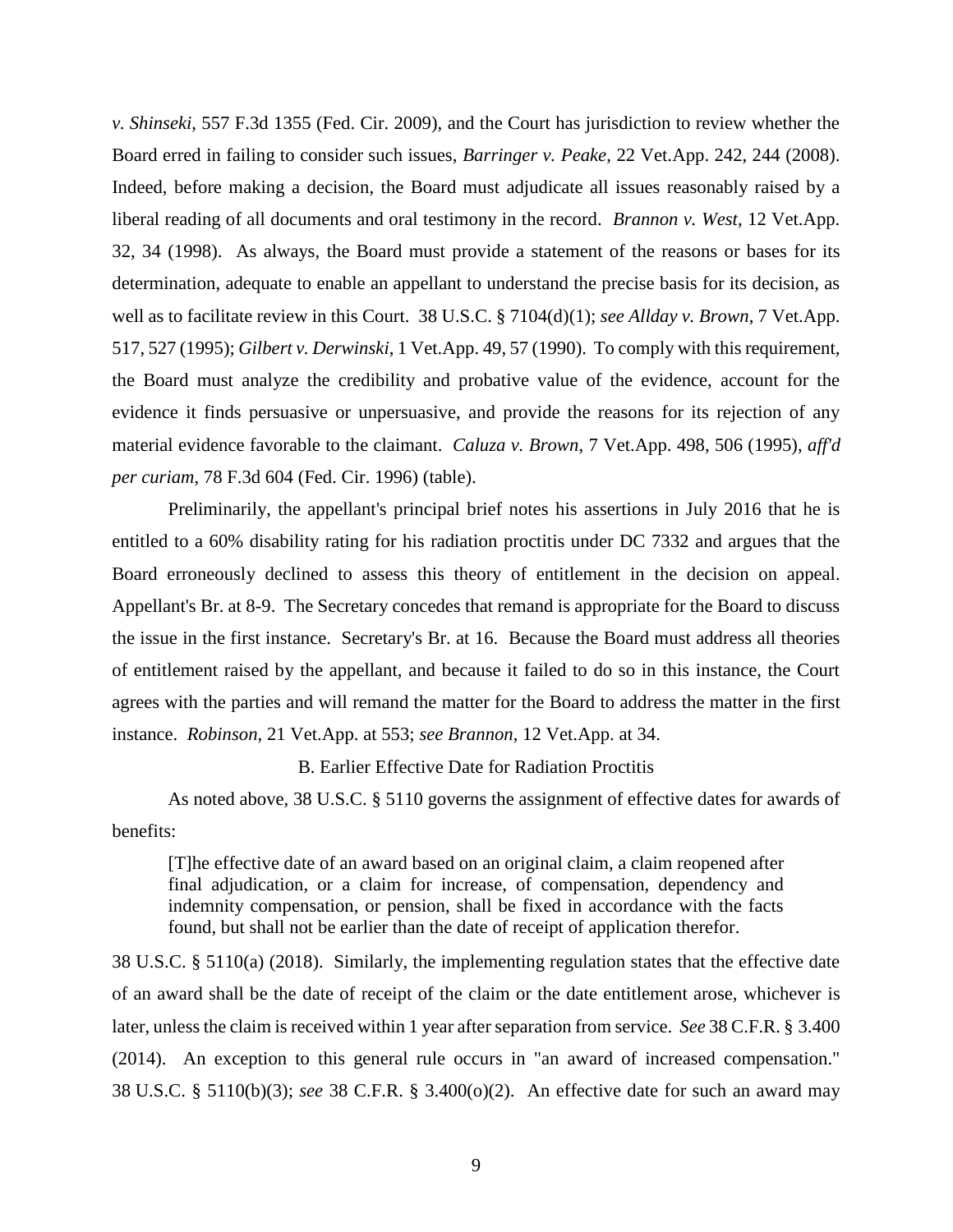date back as much as 1 year before the date of the formal application for increase, if it is factually "ascertainable that an increase in disability had occurred" within that timeframe. 38 U.S.C. § 5110(b)(3); *see Harper v. Brown*, 10 Vet.App. 125, 126 (1997); 38 C.F.R. § 3.400(o)(2).

The Board's determination of the proper effective date for an award of VA benefits is a finding of fact reviewed under the "clearly erroneous" standard of review set forth in 38 U.S.C. § 7261(a)(4). *See Hanson v. Brown*, 9 Vet.App. 29, 32 (1996). A finding of material fact is clearly erroneous when the Court, after reviewing the entire evidence, "'is left with the definite and firm conviction that a mistake has been committed.'" *Gilbert*, 1 Vet.App. at 52 (quoting *United States v. U.S. Gypsum Co.*, 333 U.S. 364, 395 (1948)).

In the decision on appeal, the Board noted that VA granted an effective date of May 26, 2010, to Mr. Dallman for radiation proctitis because that was the date of a gastrointestinal examination that revealed he had developed fecal urgency and incontinence over the course of the previous year. R. at 28. The Board then noted that Mr. Dallman had not filed a formal or informal claim for this disability, and the medical examination was the earliest medical demonstration of these complaints. *Id.* Therefore, the Board concluded that May 26, 2010, was the earliest date upon which it could determine that entitlement to service connection for radiation proctitis arose. *Id.*

Mr. Dallman argues that the Board provided an inadequate statement of reasons or bases for denying an effective date earlier than May 2010 for his radiation proctitis. Appellant's Br. at 9-11. Currently pending before a panel of the Court in *Bailey v. Wilkie*, U.S. Vet. App. No. 19-2661 (argued July 27, 2020), is the question of how VA should evaluate symptoms related to prostate cancer and whether, after March 24, 2015 (the date VA amended 38 C.F.R. § 3.155 to eliminate informal claims), claimants must file formal claims when the evidence reasonably raises the issue of secondary service connection. However, a decision in *Bailey* is not necessary for the resolution of the instant appeal, because both parties have agreed that remand is required in these circumstances for the Board to provide adequate reasons or bases. OA at 30:30-30:52 (the Secretary conceded that he does not dispute any of the holdings in the Court's revoked memorandum decision). Therefore, the Court will remand the matter for further adjudication. *See Tucker v. West*, 11 Vet.App. 369, 374 (1998) (holding that remand is the appropriate remedy "where the Board has incorrectly applied the law, failed to provide an adequate statement of reasons or bases for its determinations, or where the record is otherwise inadequate"). On remand,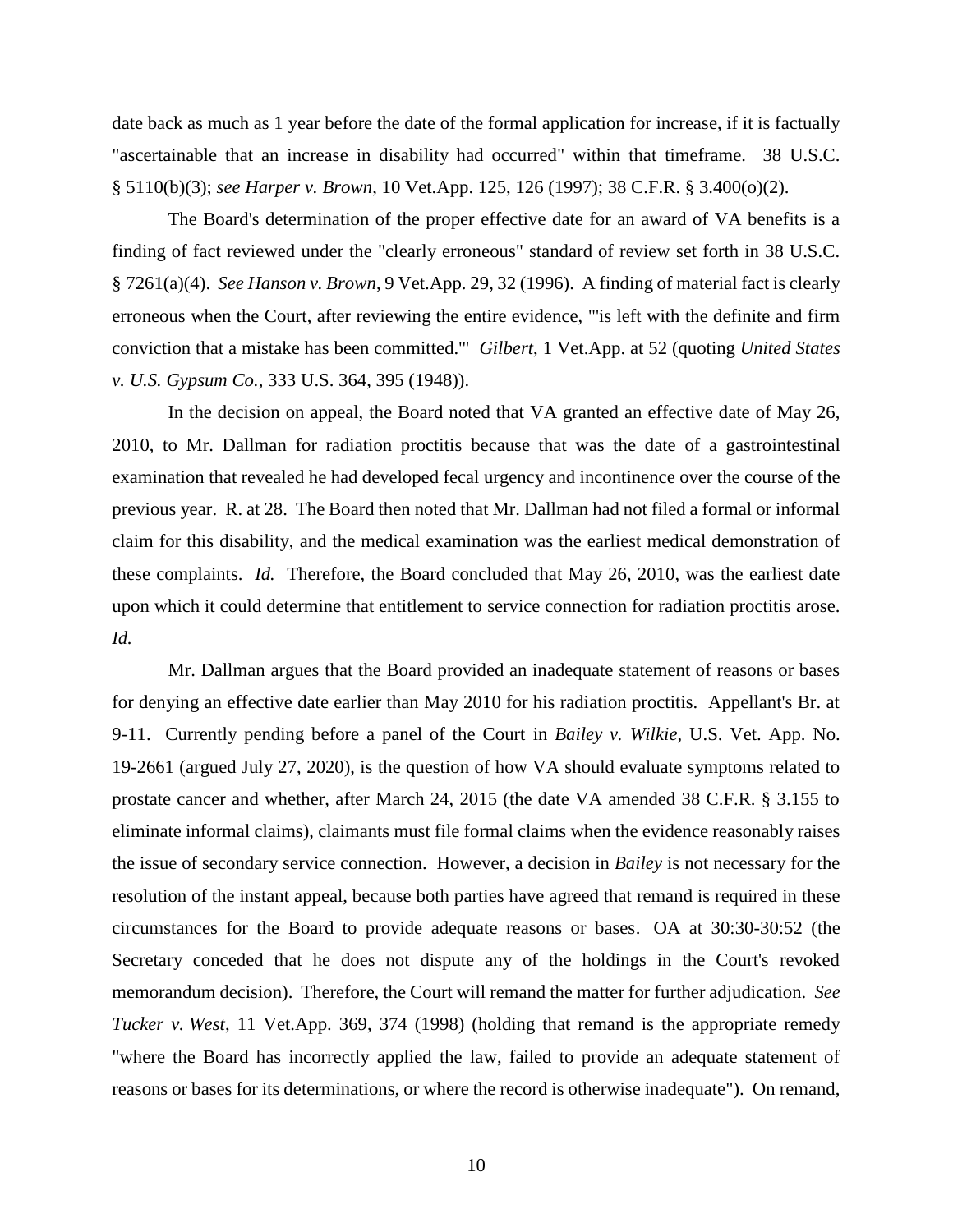the Board should carefully discuss the applicability of  $\S$  3.400(o)(2), with emphasis on whether Mr. Dallman's radiation proctitis falls within the scope of his October 2009 increased rating claim for prostate cancer residuals.

# C. Increased Compensation Claim for Right Knee Disability

# *1. Procedural History*

As mentioned above, VA granted Mr. Dallman service connection for a right knee disability in June 1982 and awarded him a 10% disability rating under DC 5257 in December 1983. R. at 4542-45, 4613.

In July 1997, Mr. Dallman filed an increased rating claim for his right knee disability. R. at 4490-95. After right knee surgery, the RO assigned a temporary total disability rating for convalescence, then restored Mr. Dallman's 10% disability rating, effective January 1998. R. at 4462-63, 4467-68. A December 2003 rating decision increased Mr. Dallman's disability rating to 30% under DC 5256. R. at 3826-29, 3863-69.

An August 2004 VA treatment note stated that Mr. Dallman's right knee "gave way," leading to a fall and a left knee skin abrasion. R. at 3605. Mr. Dallman retold this account at a January 2006 Board hearing. R. at 3514 ("My knee totally gave out and I fell directly on the other knee.").

Mr. Dallman subsequently underwent additional surgical procedures, including a total right knee replacement in July 2008. R. at 1768, 3091-95. VA awarded a 100% disability rating for the year following surgery and restored the 30% disability rating, effective September 2009. R. at 105.

In May 2010, Mr. Dallman underwent a compensation and pension examination for his right knee, which did not include measurements of his range of motion in passive, weight-bearing, and nonweight-bearing modes. R. at 968-71. March 2013 and September 2014 examinations of the right knee documented range-of-motion tests but did not include measurements of Mr. Dallman's range of motion in active and passive, weight-bearing, and nonweight-bearing modes. R. at 775-86, 1299-303.

Following extensive procedural development, the Board in the decision on appeal stated that all the medical opinions of record were adequate, provided by qualified medical professionals, and predicated on a full reading of the available records. R. at 7. Thus, the Board found that VA's duty to assist had been met. *Id.* Relying on the examinations of record, the Board denied a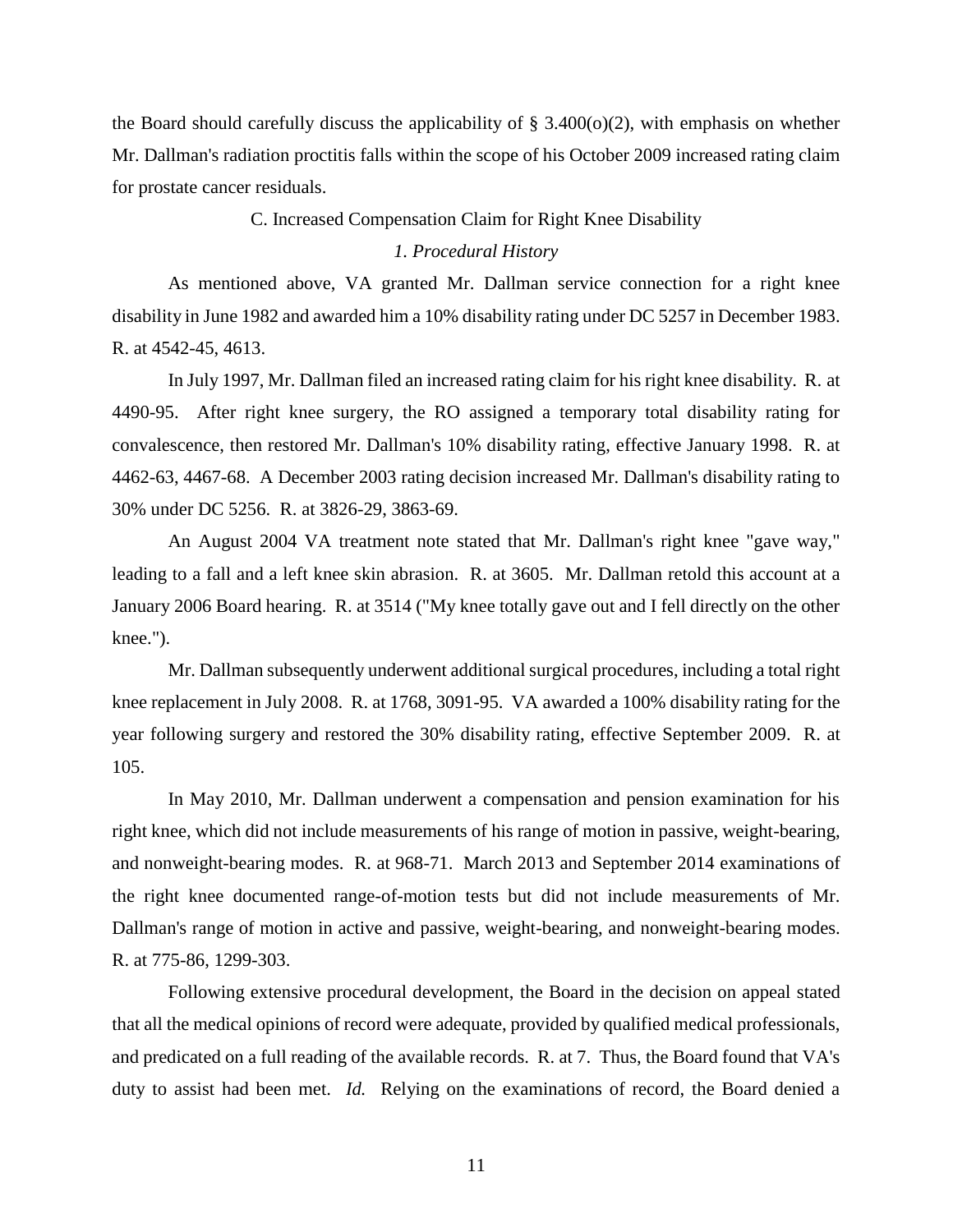disability rating in excess of 30% for Mr. Dallman's right knee disability for the entire period on appeal.

# *2. Analysis*

A medical examination or opinion is adequate "where it is based upon consideration of the veteran's prior medical history and examinations," *Stefl v. Nicholson*, 21 Vet.App. 120, 123 (2007), "describes the disability, if any, in sufficient detail so that the Board's 'evaluation of the claimed disability will be a fully informed one,'" *id*. (internal quotation marks omitted) (quoting *Ardison v. Brown*, 6 Vet.App. 405, 407 (1994)), and "sufficiently inform[s] the Board of a medical expert's judgment on a medical question and the essential rationale for that opinion," *Monzingo v. Shinseki*, 26 Vet.App. 97, 105 (2012) (per curiam). A VA joints examination that fails to account for the factors listed in 38 C.F.R. §§ 4.40 and 4.45, including those experienced during flare-ups, is inadequate for evaluation purposes. *DeLuca v. Brown*, 8 Vet.App. 202, 206-07 (1995).

Section 4.59, title 38, Code of Federal Regulations, concerns painful motion of the musculoskeletal system, and the last sentence of that regulation states that the "joints involved should be tested for pain on both active and passive motion, in weight-bearing and nonweightbearing and, if possible, with the range of the opposite undamaged joint." 38 C.F.R. § 4.59 (2020). The Court has held that the testing listed in the final sentence of § 4.59 is required unless the medical examiner determines that it cannot or should not be done. *Correia v. McDonald*, 28 Vet.App. 158, 169-70 (2016). "Whether a medical opinion is adequate is a finding of fact, which this Court reviews under the 'clearly erroneous' standard." *D'Aries v. Peake*, 22 Vet.App. 97, 104 (2008) (per curiam); *see Gilbert*, 1 Vet.App. at 52.

The appellant currently contends that the Board provided inadequate reasons or bases for denying an increased disability rating for a right knee disability by failing to explain why it relied upon inadequate VA examinations, failing to define subjective terms of degree, and failing to discuss favorable medical evidence in the record. Appellant's Br. at 11. As to his first contention, the appellant argues that all the medical examinations of record are inadequate because they all failed to include measurements of his "range of motion in active and passive, weight-bearing and non-weight-bearing modes." *Id.* at 12 (emphasis omitted). Next, the appellant argues that the Board denied entitlement to a disability rating of 60% for residuals of his knee replacement under 38 C.F.R. § 4.71a, DC 5055, but provided no definition or benchmark for "severe" painful motion or weakness, and thus failed to define "'subjective terms of degree.'" *Id.* (quoting *Johnson*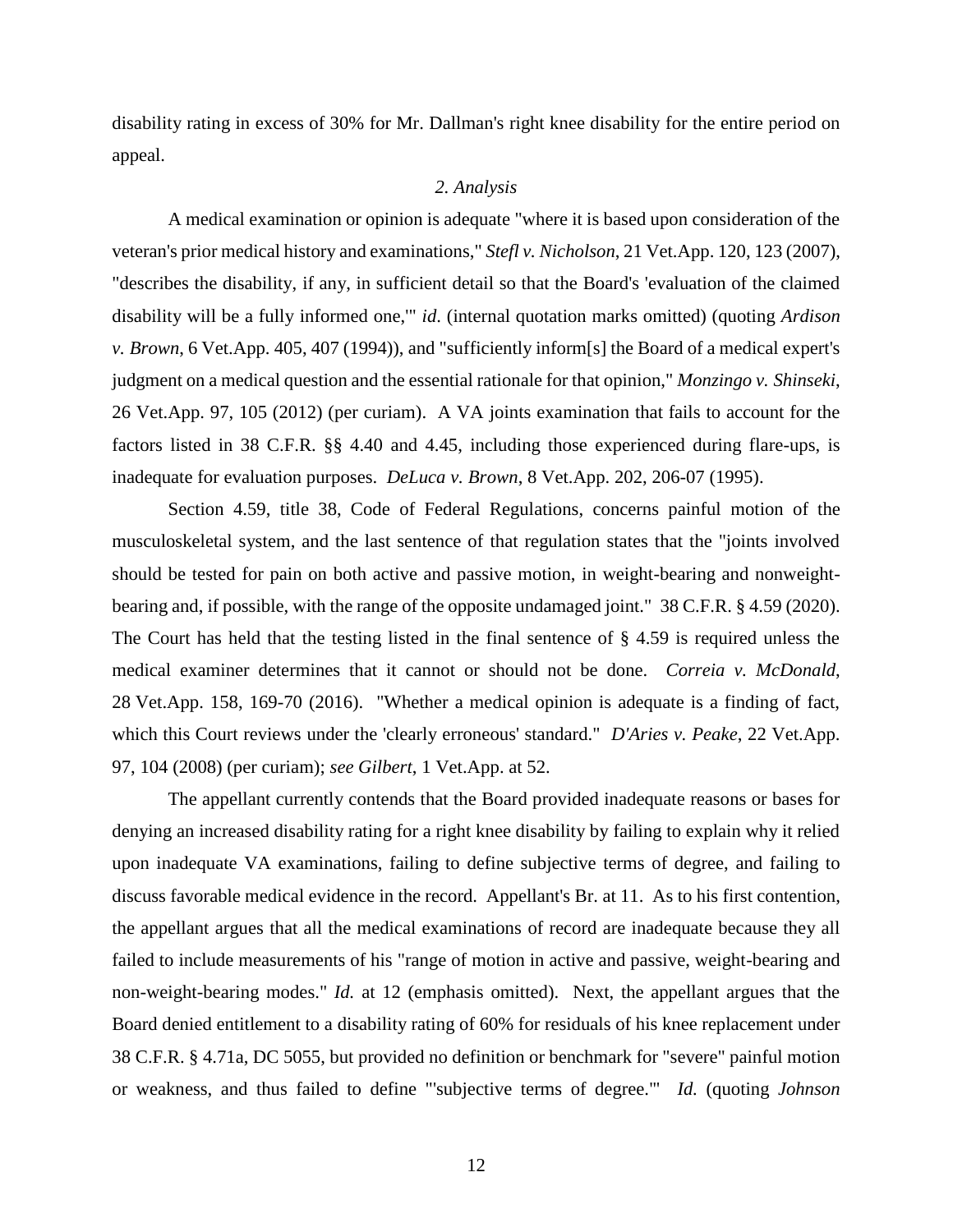*v. Wilkie*, 30 Vet.App. 245, 254 (2018)). Lastly, the appellant asserts that the Board failed to discuss two relevant strands of medical evidence: (1) A March 2013 medical opinion that opined that his loss of motion postarthroplasty was "severe"; and (2) an August 2004 VA treatment note and a January 2006 Board hearing transcript that evidences the appellant's right knee instability was "so severe that he could only climb the stairs in his home on his hands and knees" (which the appellant contends evidences joint instability that would warrant a separate evaluation under DC 5257). *Id.* at 12-13.

Initially in his brief, the Secretary contended that the appellant's arguments are so broad and overreaching that they "fail to account for the various staged ratings he has been assigned during the course of the appeal." Secretary's Br. at 6. In particular, the Secretary noted that VA assigned the appellant a 30% disability rating from August 1, 1997, to September 30, 1997; from January 1, 1998, to July 16, 2008; and from September 1, 2009, onward. *Id.* The Secretary noted that, for all other periods on appeal, the appellant was granted a 100% disability rating for "convalescence purposes or following his total right knee replacement surgery." *Id.* For the first period (August 1, 1997, to September 30, 1997), the Secretary argued that the appellant fails to espouse any argument showing why he is entitled to a rating in excess of 30% for this period, and thus he has abandoned his arguments as to this point pursuant to *Pederson*, 27 Vet.App. 285. *Id.*  at 7. For the second period (January 1, 1998, to July 16, 2008), the Secretary conceded that the 1998, 2000, and 2006 examinations the appellant contends are inadequate do not indicate whether range-of-motion testing was performed in accordance with § 4.59; however, the Secretary argued that this inadequacy cannot be corrected, as the appellant had a total knee replacement on July 7, 2008, and therefore it would be futile to conduct a new examination because that knee is "simply not the same knee [the] [a]ppellant had during this appeal period." *Id.* at 7-8 (citing R. at 3458-59, 4306-07, 4435-36). For the final and current period (September 1, 2009, onward), the Secretary conceded that a contemporaneous examination that complies with *Correia* is warranted because, although the 2010 and 2013 examinations considered the impact of weight-bearing on the appellant's right knee, the examinations did not comply with the final sentence of § 4.59. *Id.* at 11. Moreover, as noted above, the Court initially issued a single-judge memorandum decision remanding as to the entire period on appeal based on a finding that the examinations of record were inadequate, and the Secretary subsequently conceded at oral argument that he does not dispute that holding. OA at 30:30-30:52.